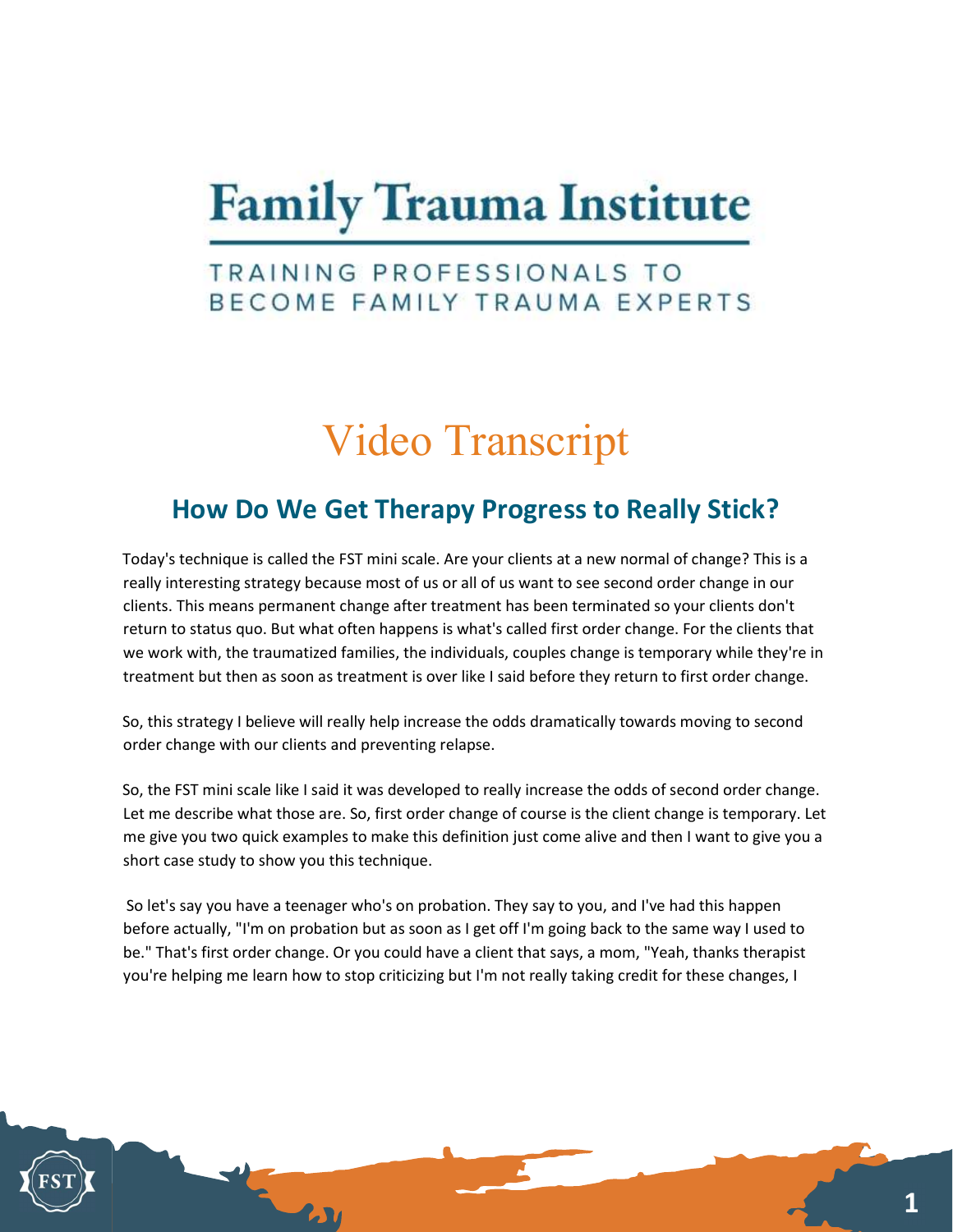don't really believe they're going to work." And so, after treatment's over the mom starts criticizing again or as well I've had counselors say, "They keep calling me up every time there's a crisis and it's just a revolving door."

A second order change means that what you do in treatment is lasting long after treatment's over. So for those same two examples let's take the adolescent on probation he turns to you and says something or she, "Yeah, since I've been on probation my parents have changed, they're much more fair, they're much more level headed. I don't know if it's probation or whatever but long after the probation is over I think I'm going to maintain this change, more respect, less aggression, et cetera." That same parent also says in a different setting, "Yeah counselor, you really helped me learn how to not criticize my child. I see a higher calling. I'm taking credit for these changes and so I'm going to stick with these."

That's what we're after.

So, let's go to this technique so you can see how this works.

So, the FST mini scale, now here is what it looks like. I'm a very visual learner hopefully you are as well. So as you can see these are called mini scales and in the FST model there's something called undercurrents. These are unseen to the naked eye. I'll tell you later how you can find out more about these in a very easy way but for now undercurrents are what we're trying to get after because that will bring about second order change. You'll see this in a moment.

Let's take a case that I worked with so you can see this. So, Lisa's story is she's 15 years old. She comes to me. She's in foster care. The goal is to reunify with her biological mom, but before she was removed from the home there was extreme mental abuse and neglect from mom which both left Lisa feeling betrayed and very unforgiving. There's a lot of unforgiveness.

So, the FST model looks for these undercurrents as like the KFC 11 herbs and spices, the Coke formula or the secret sauce. What you see here that you've got these undercurrents that are typical that fill what's called a wound or a trauma seed.

So in this case we see betrayal and abandonment with Lisa and her mom which the healthy undercurrent is forgiveness and attachment to counteract the unhealthy undercurrent. No family secrets in this family but there is some mental abuse. As we go on we see that a tremendous amount of criticism, put downs from the mom. She was traumatized with generational trauma. She was doing the best she could but didn't have the tools. And so, there needs to be some accountability because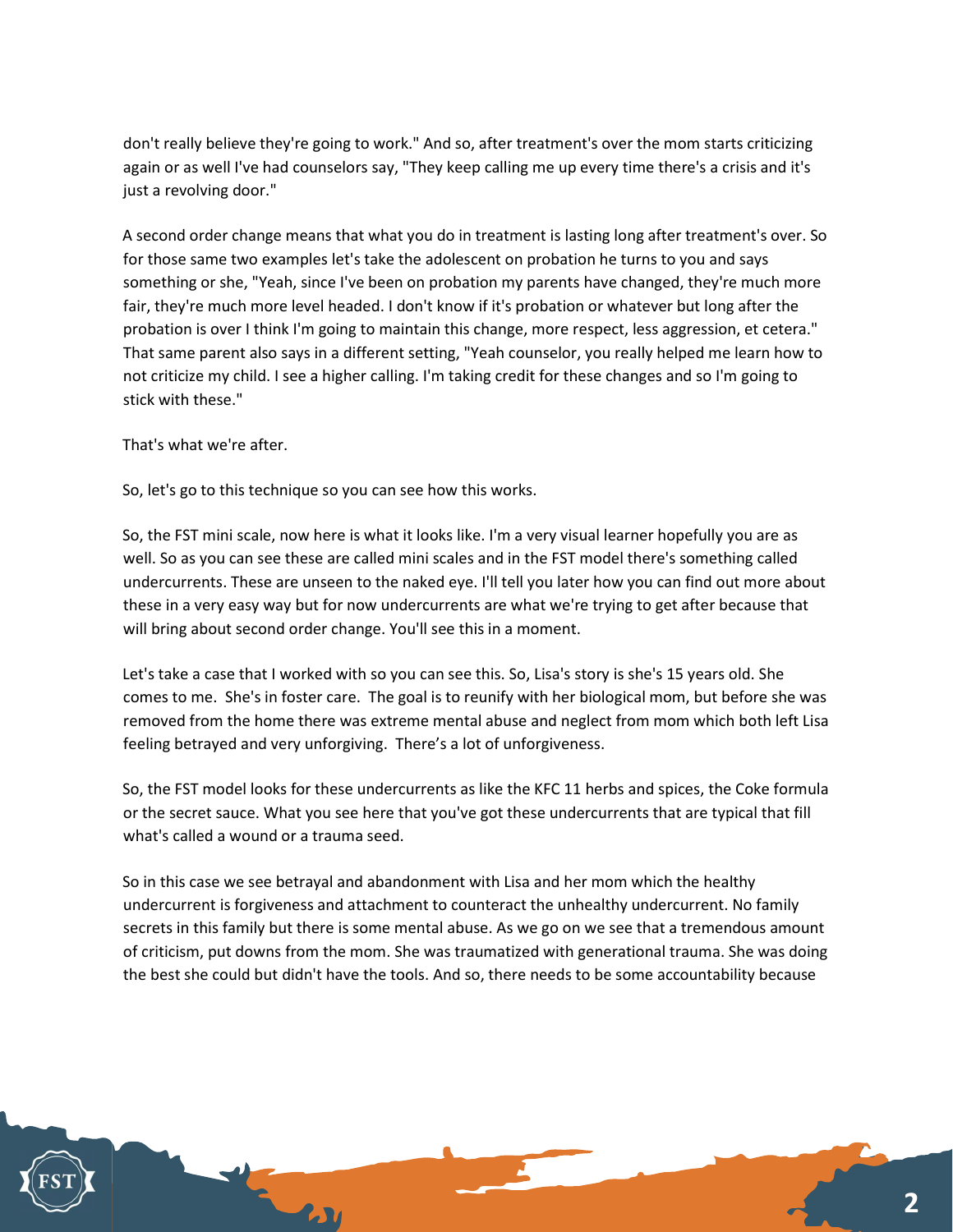the daughter wants to say, "I need forgiveness but I need you to be accountable for your hurt and pain." And then of course we have the forgiveness around the betrayal or abandonment.

So this is a good place to start. So in treatment I'm able to work with what's called a trauma playbook to give the family the tools so when mom and a daughter come together there is accountability, there is forgiveness, there is attachment. But what I'm worried about is the stickiness factor. Is this going to stay or as soon as stress hits are we going to go back to first order change? So to help take out an insurance policy, this technique was developed.

So, before FST treatment I ask them on a scale of one to five where they were, five being there's a lot of forgiveness, one not even being close and the first answer they give is two before treatment starts. Accountability, the daughter's a one and attachment a one. So my goal is to utilize these skills towards the end of treatment and say, "Okay, now where are we?" Clients love to have measurable impact and see it and also you're going to see that there are co owners of the story and when people are co-owners of the story, then the changes that they make they take credit for. Again, my goal is to get fired from my job. I want them to say, "I did this." Because if they said, "Dr. Sells you did this," guess what? I may win the battle but lose the war, the war being that they're not going to stay changed after treatment's over.

So let me go through this step by step.

So I say to the mom and the daughter, "Hey, I want to take things a step further. I want to take the next 20 to 30 minutes and ask you a question around what we call mini scales. These are used to see how much progress you made on each of the healthy undercurrents that we targeted at the beginning of treatment to help your child.

So here's the question. On a scale of one to five one meaning there's been little improvements since we started family systems trauma counseling to five meaning a hundred percent positive change since FST counseling, where do you think you started and where are you today?" Families love this question because they're like, "Yeah, I like this let's keep going."

And so here I say, I'll just give one example because of time. Let's take forgiveness. They start two out of five but then when I ask the question they're at a four out of five. Now if you just did that that's helpful but again it's not going to be enough. Let's watch what you do here next.

"After this answer I'm going to ask you how do you account for this improvement." Or, "What's been happening in your feeling now or since treatment to account for this improvement?" You probably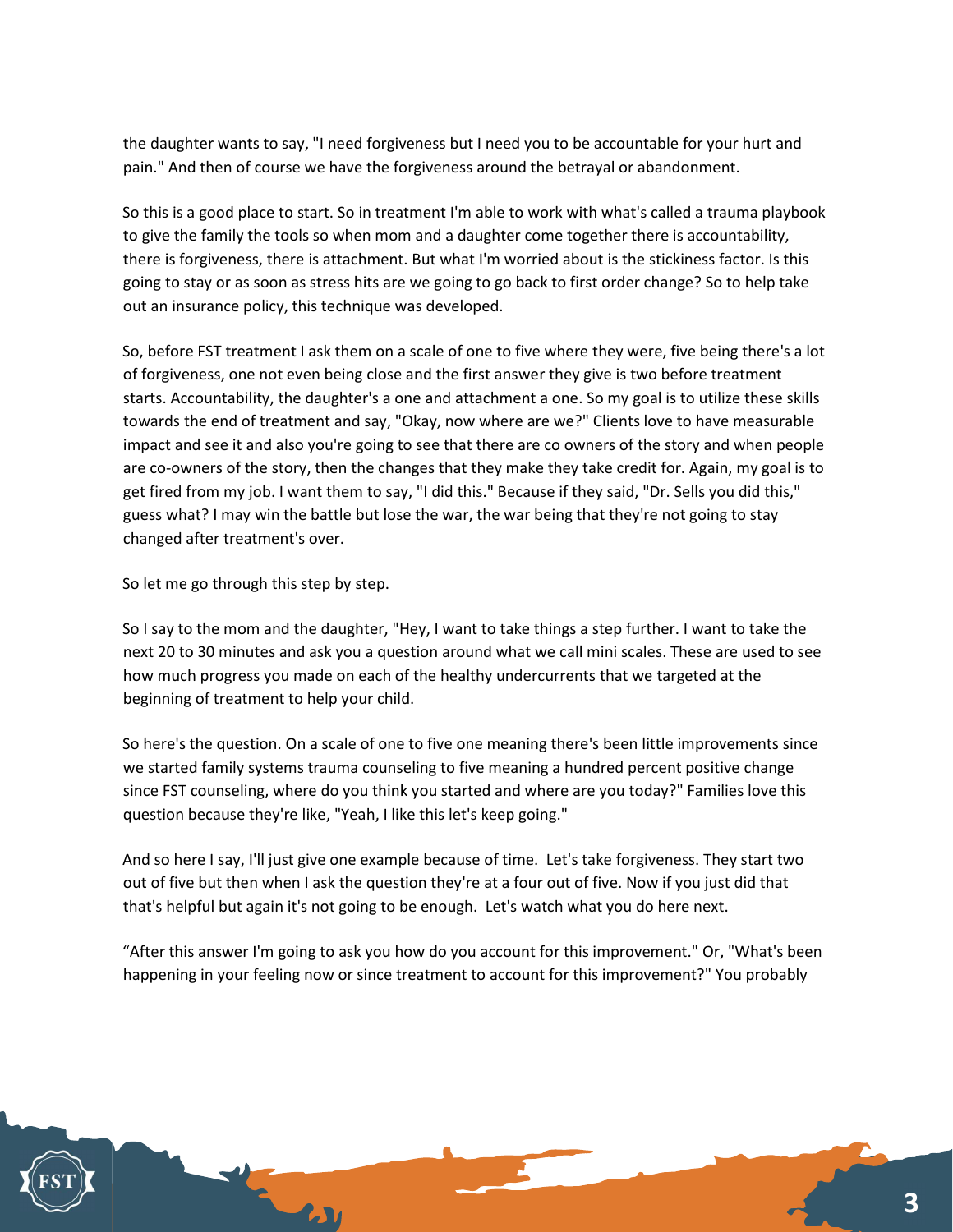know where I'm going with this question. I want them to take credit for the changes because the odds will increase that they take ownership of that and when they take ownership of it, it sticks.

Watch what happens here.

So I say, "Remember the healthy undercurrents, they're really important to look at." And every client wants to know what's in it for me. "If we heal them and we help heal your child's wound long after counseling ends, they stay healed. So, I'm going to ask you, "How do you account for this improvement?"

So in this family you write them up on a flip chart and big, broad, bold so they can see them like skywriting. Mom says, "I think I've improved in forgiveness and we're at a four out of five or just at a two because I've taken your suggestions on special outings and no matter what the week is I'm consistent and I have not been consistent before and I think that that has made the change."

So I say to mom, "Would you ask your daughter?" And the daughter turns to mom and says, "Yep, your consistency has helped me forgive you." I've also learned both of us," both daughter and the mother say, "We don't sweat the small stuff anymore." And again, I ask them, "What does that look like?" And I'm fanning the flames of hope talk.

We don't grudges. The daughter raises her hand and says, "That's a big one. My mom used to just hold grudges and it was just like she kept saying, 'I got to do all the change,' and mom knows that she's got to do some changing too and we have family game night. We connect and have fun. It's playful. And again, if you hadn't given us a clear direction with your trauma playbooks that outlined these, it wouldn't have happened."

So here's what you see, they take credit for these changes.

So, let me summarize today's talk. So there's three points here I want to make. The FST mini scale was developed to increase the odds dramatically for second order change by helping the family connect the dots. They learn what's the healthy undercurrent that we contended for at the beginning of treatment and what and where are we today so they can take ownership of all the things that is allowing us to move up the scale. And what we've got to do to hold these new undercurrents in place even when the stress or as I say the crap hits the fan.

Also what happens is it gives clients to do something psychologically, a psychological term called consolidate the gains. Again the gains that they've made are consolidated with this tool where they